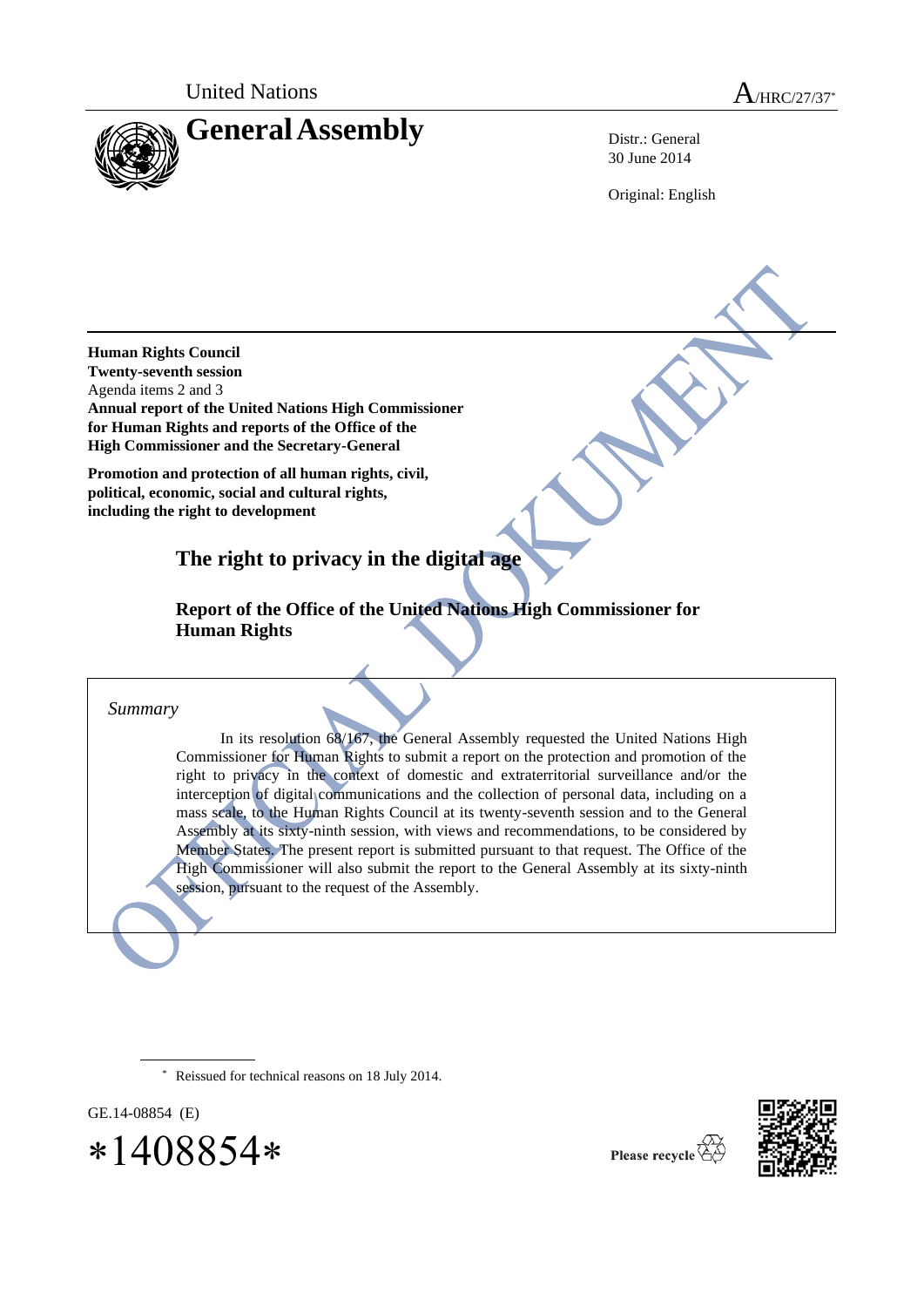## **A/HRC/27/37**

# Contents

|     |           |                                                                                  | Paragraphs | Page           |
|-----|-----------|----------------------------------------------------------------------------------|------------|----------------|
| I.  |           |                                                                                  | $1 - 6$    | 3              |
| П.  |           |                                                                                  | $7 - 11$   | $\overline{4}$ |
| Ш.  |           |                                                                                  | $12 - 41$  | 5              |
|     | A.        | The right to protection against arbitrary or unlawful interference with privacy, |            | 6              |
|     | <b>B.</b> |                                                                                  | $28 - 30$  | 10             |
|     | C.        |                                                                                  | $31 - 36$  | 11             |
|     | D.        |                                                                                  | $37 - 38$  | 12             |
|     | Е.        |                                                                                  | $39 - 41$  | 13             |
| IV. |           |                                                                                  | $42 - 46$  | 14             |
| V.  |           |                                                                                  | $47 - 51$  | 15             |
|     |           |                                                                                  |            |                |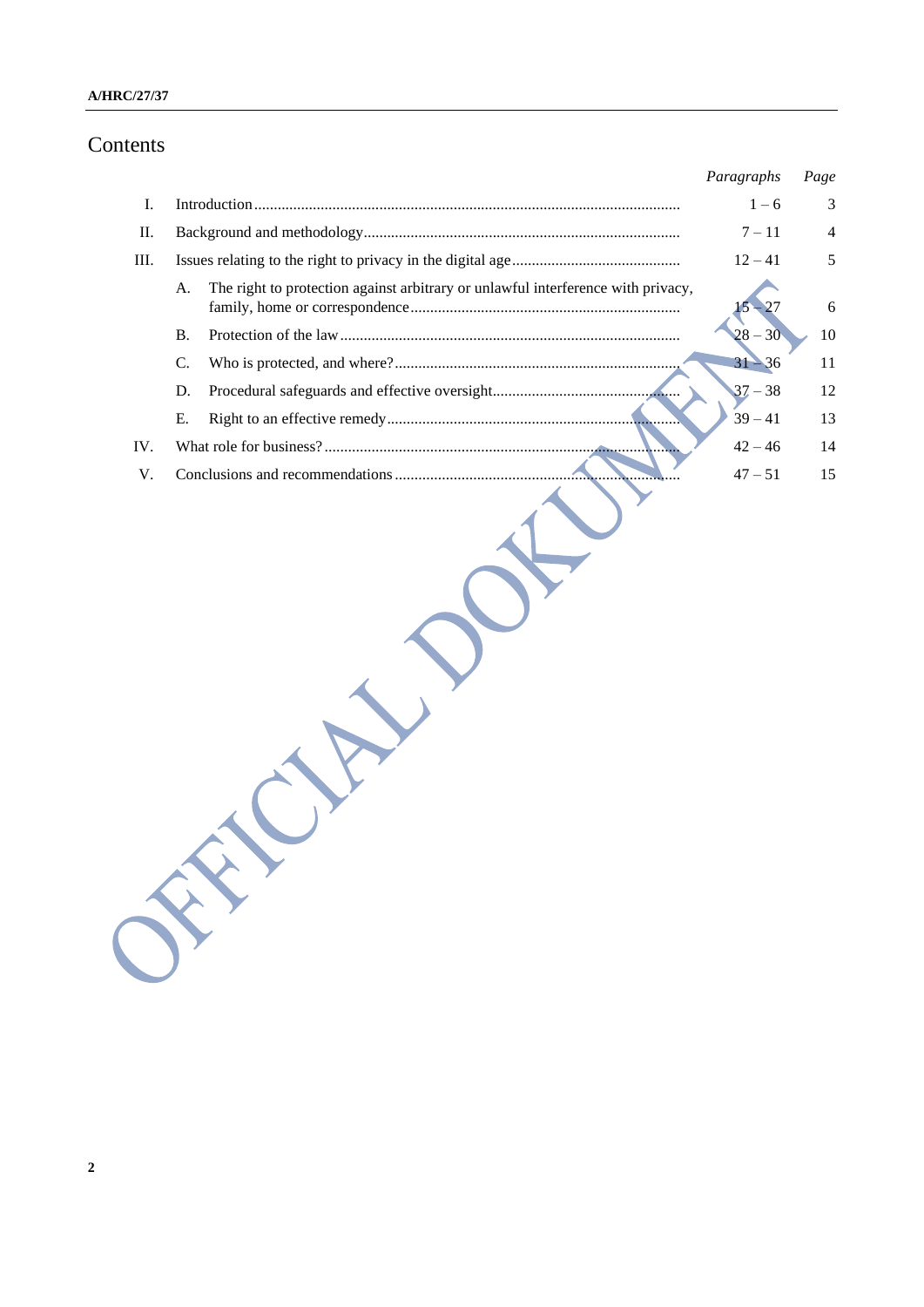# **I. Introduction**

1. Digital communications technologies, such as the Internet, mobile smartphones and WiFi-enabled devices, have become part of everyday life. By dramatically improving access to information and real-time communication, innovations in communications technology have boosted freedom of expression, facilitated global debate and fostered democratic participation. By amplifying the voices of human rights defenders and providing them with new tools to document and expose abuses, these powerful technologies offer the promise of improved enjoyment of human rights. As contemporary life is played out ever more online, the Internet has become both ubiquitous and increasingly intimate.

2. In the digital era, communications technologies also have enhanced the capacity of Governments, enterprises and individuals to conduct surveillance, interception and data collection. As noted by the Special Rapporteur on the right to freedom of expression and opinion, technological advancements mean that the State's effectiveness in conducting surveillance is no longer limited by scale or duration. Declining costs of technology and data storage have eradicated financial or practical disincentives to conducting surveillance. The State now has a greater capability to conduct simultaneous, invasive, targeted and broad-scale surveillance than ever before.<sup>1</sup> In other words, the technological platforms upon which global political, economic and social life are increasingly reliant are not only vulnerable to mass surveillance, they may actually facilitate it.

3. Deep concerns have been expressed as policies and practices that exploit the vulnerability of digital communications technologies to electronic surveillance and interception in countries across the globe have been exposed. Examples of overt and covert digital surveillance in jurisdictions around the world have proliferated, with governmental mass surveillance emerging as a dangerous habit rather than an exceptional measure. Governments reportedly have threatened to ban the services of telecommunication and wireless equipment companies unless given direct access to communication traffic, tapped fibre-optic cables for surveillance purposes, and required companies systematically to disclose bulk information on customers and employees. Furthermore, some have reportedly made use of surveillance of telecommunications networks to target political opposition members and/or political dissidents. There are reports that authorities in some States routinely record all phone calls and retain them for analysis, while the monitoring by host Governments of communications at global events has been reported. Authorities in one State reportedly require all personal computers sold in the country to be equipped with filtering software that may have other surveillance capabilities. Even non-State groups are now reportedly developing sophisticated digital surveillance capabilities. Mass surveillance technologies are now entering the global market, raising the risk that digital surveillance will escape governmental controls.

4. Concerns have been amplified following revelations in 2013 and 2014 that suggested that, together, the National Security Agency in the United States of America and General Communications Headquarters in the United Kingdom of Great Britain and Northern Ireland have developed technologies allowing access to much global internet traffic, calling records in the United States, individuals' electronic address books and huge volumes of other digital communications content. These technologies have reportedly been deployed through a transnational network comprising strategic intelligence relationships between Governments, regulatory control of private companies and commercial contracts.

<sup>1</sup> A/HRC/23/40, para. 33.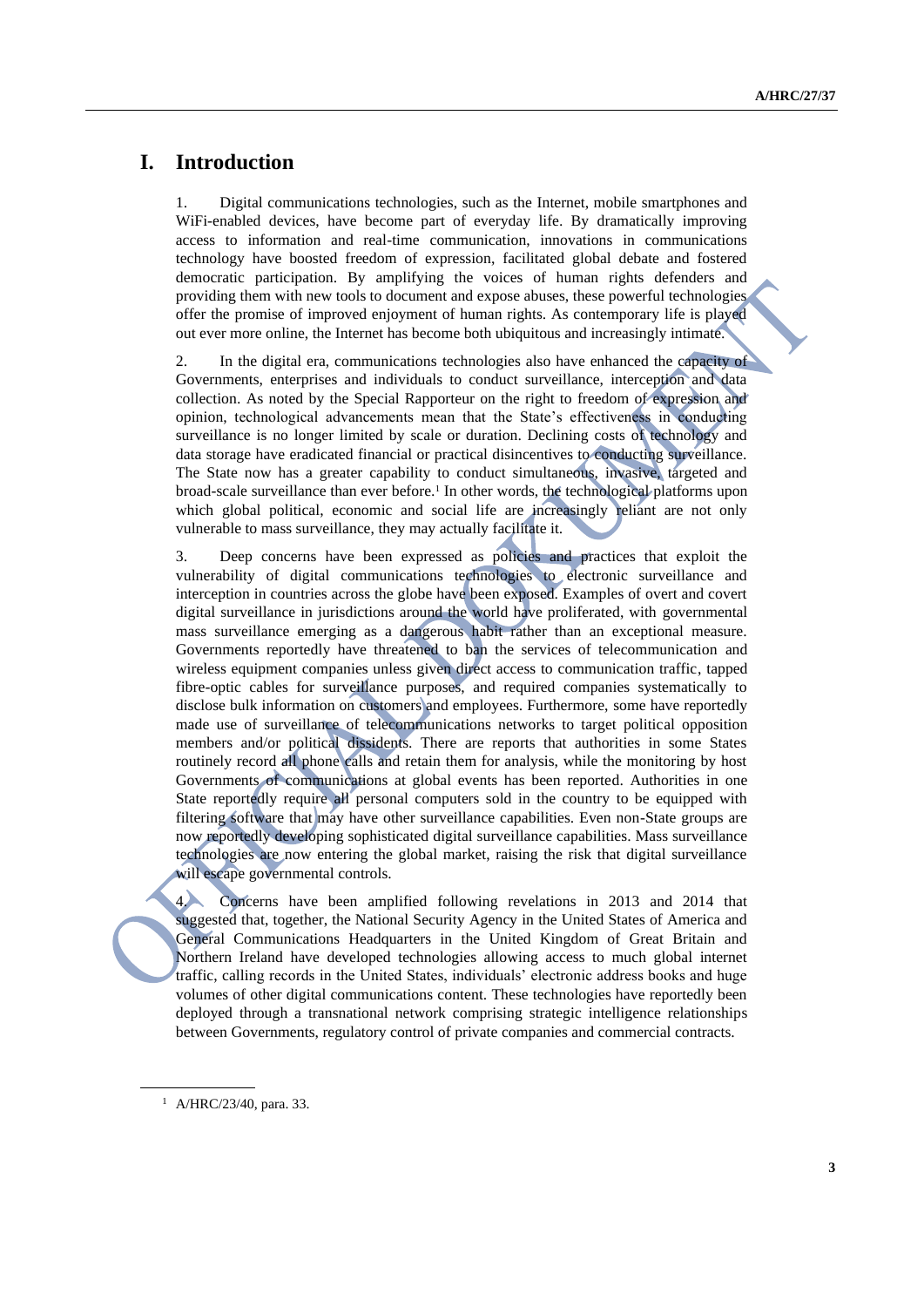5. Following on the concerns of Member States and other stakeholders at the negative impact of these surveillance practices on human rights, in December 2013 the General Assembly adopted resolution 68/167, without a vote, on the right to privacy in the digital age. In the resolution, which was co-sponsored by 57 Member States, the Assembly affirmed that the rights held by people offline must also be protected online, and called upon all States to respect and protect the right to privacy in digital communication. It further called upon all States to review their procedures, practices and legislation related to communications surveillance, interception and collection of personal data, emphasizing the need for States to ensure the full and effective implementation of their obligations under international human rights law.

6. Also in resolution 68/167, the General Assembly requested the United Nations High Commissioner for Human Rights to submit a report on the protection and promotion of the right to privacy in the context of domestic and extraterritorial surveillance and/or the interception of digital communications and the collection of personal data, including on a mass scale, to the Human Rights Council at its twenty-seventh session and to the General Assembly at its sixty-ninth session, with views and recommendations, to be considered by Member States. The present report is submitted pursuant to that request. As mandated by resolution 68/167, the Office of the High Commissioner (OHCHR) will also submit the report to the Assembly at its sixty-ninth session.

## **II. Background and methodology**

7. Bearing in mind resolution 68/167, OHCHR participated in a number of events and gathered information from a broad range of sources. On 24 February 2014, the High Commissioner delivered a keynote presentation at an expert seminar on "The right to privacy in the digital age", which was co-sponsored by Austria, Brazil, Germany, Liechtenstein, Mexico, Norway and Switzerland, and facilitated by the Geneva Academy on International Humanitarian Law and Human Rights.

8. From November 2013 to March 2014, OHCHR engaged the United Nations University in a research project on the application of international human rights law to national regimes overseeing governmental digital surveillance. OHCHR is grateful to the University, and acknowledges its major substantive contribution to the preparation of the present report through the research project.

9. As part of an open consultation, on 27 February 2014, OHCHR addressed a questionnaire to Member States through their Permanent Missions in Geneva and in New York; international and regional organizations; national human rights institutions; nongovernmental organizations; and business entities. In its questionnaire, OHCHR invited inputs on the issues as addressed by the General Assembly in its resolution 68/167. A dedicated OHCHR webpage was created in order to make available the questionnaire and all contributions for public consultation, as well as to provide further opportunity for input. Contributions were received from 29 Member States from all regions, five international and/or regional organizations, three national human rights institutions, 16 nongovernmental organizations and two private sector initiatives.<sup>2</sup>

10. Many of the contributions referred in detail to existing national legislative frameworks and to other measures taken to ensure respect for and protection of the right to privacy in the digital age, as well as to initiatives to establish and implement procedural safeguards and effective oversight. Some contributions referred to challenges encountered

<sup>&</sup>lt;sup>2</sup> All contributions are available a[t www.ohchr.org/EN/Issues/DigitalAge/Pages/DigitalAgeIndex.aspx.](http://www.ohchr.org/EN/Issues/DigitalAge/Pages/DigitalAgeIndex.aspx)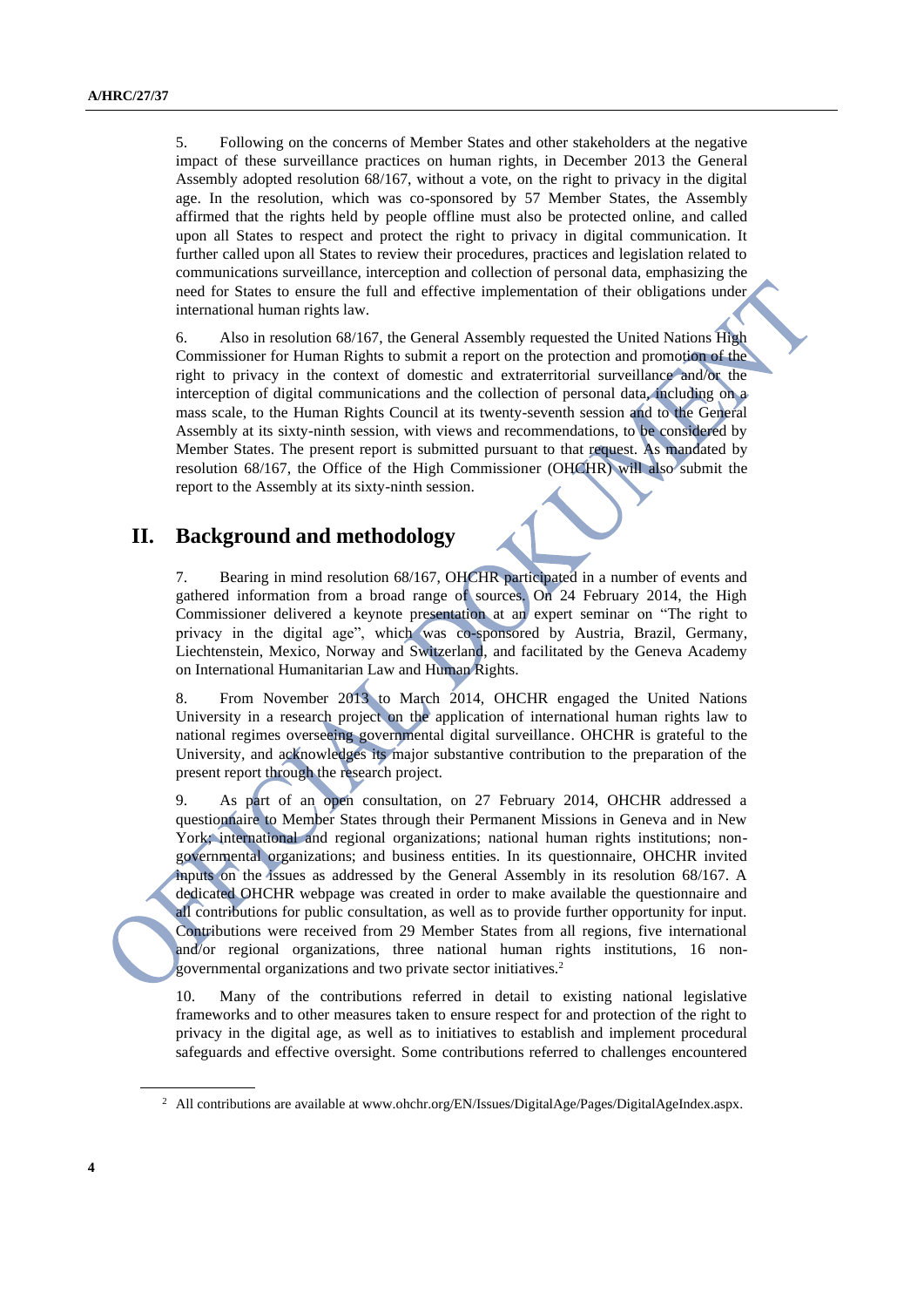in the implementation of the right to privacy in the digital age, and provided suggestions for initiatives at the international level. They included encouragement to the Human Rights Committee to update its relevant general comments, in particular on article 17 of the International Covenant on Civil and Political Rights; the establishment by the Human Rights Council of a special procedures mandate on the right to privacy; and/or the engagement of existing relevant special procedures mandate holders in joint or individual initiatives to address issues related to the right to privacy in the context of digital surveillance and to provide good-practice guidance.

11. Pursuant to the request made in General Assembly resolution 68/167, the present report offers reflections and recommendations based on an assessment of information available at the time of drafting, drawing also on the wealth of material reflected in the diverse range of contributions received.

# **III. Issues relating to the right to privacy in the digital age**

12. As recalled by the General Assembly in its resolution 68/167, international human rights law provides the universal framework against which any interference in individual privacy rights must be assessed. Article 12 of the Universal Declaration of Human Rights provides that "no one shall be subjected to arbitrary interference with his privacy, family, home or correspondence, nor to attacks upon his honour and reputation. Everyone has the right to the protection of the law against such interference or attacks." The International Covenant on Civil and Political Rights, to date ratified by 167 States, provides in article 17 that "no one shall be subjected to arbitrary or unlawful interference with his or her privacy, family, home or correspondence, nor to unlawful attacks on his or her honour and reputation". It further states that "everyone has the right to the protection of the law against such interference or attacks."

13. Other international human rights instruments contain similar provisions. Laws at the regional and national levels also reflect the right of all people to respect for their private and family life, home and correspondence or the right to recognition and respect for their dignity, personal integrity or reputation. In other words, there is universal recognition of the fundamental importance, and enduring relevance, of the right to privacy and of the need to ensure that it is safeguarded, in law and in practice.

14. While the mandate for the present report focused on the right to privacy, it should be underscored that other rights also may be affected by mass surveillance, the interception of digital communications and the collection of personal data. These include the rights to freedom of opinion and expression, and to seek, receive and impart information; to freedom of peaceful assembly and association; and to family life – rights all linked closely with the right to privacy and, increasingly, exercised through digital media. Other rights, such as the right to health, may also be affected by digital surveillance practices, for example where an individual refrains from seeking or communicating sensitive health-related information for fear that his or her anonymity may be compromised. There are credible indications to suggest that digital technologies have been used to gather information that has then led to torture and other ill-treatment. Reports also indicate that metadata derived from electronic surveillance have been analysed to identify the location of targets for lethal drone strikes. Such strikes continue to raise grave concerns over compliance with international human rights law and humanitarian law, and accountability for any violations thereof. The linkages between mass surveillance and these other effects on human rights, while beyond the scope of the present report, merit further consideration.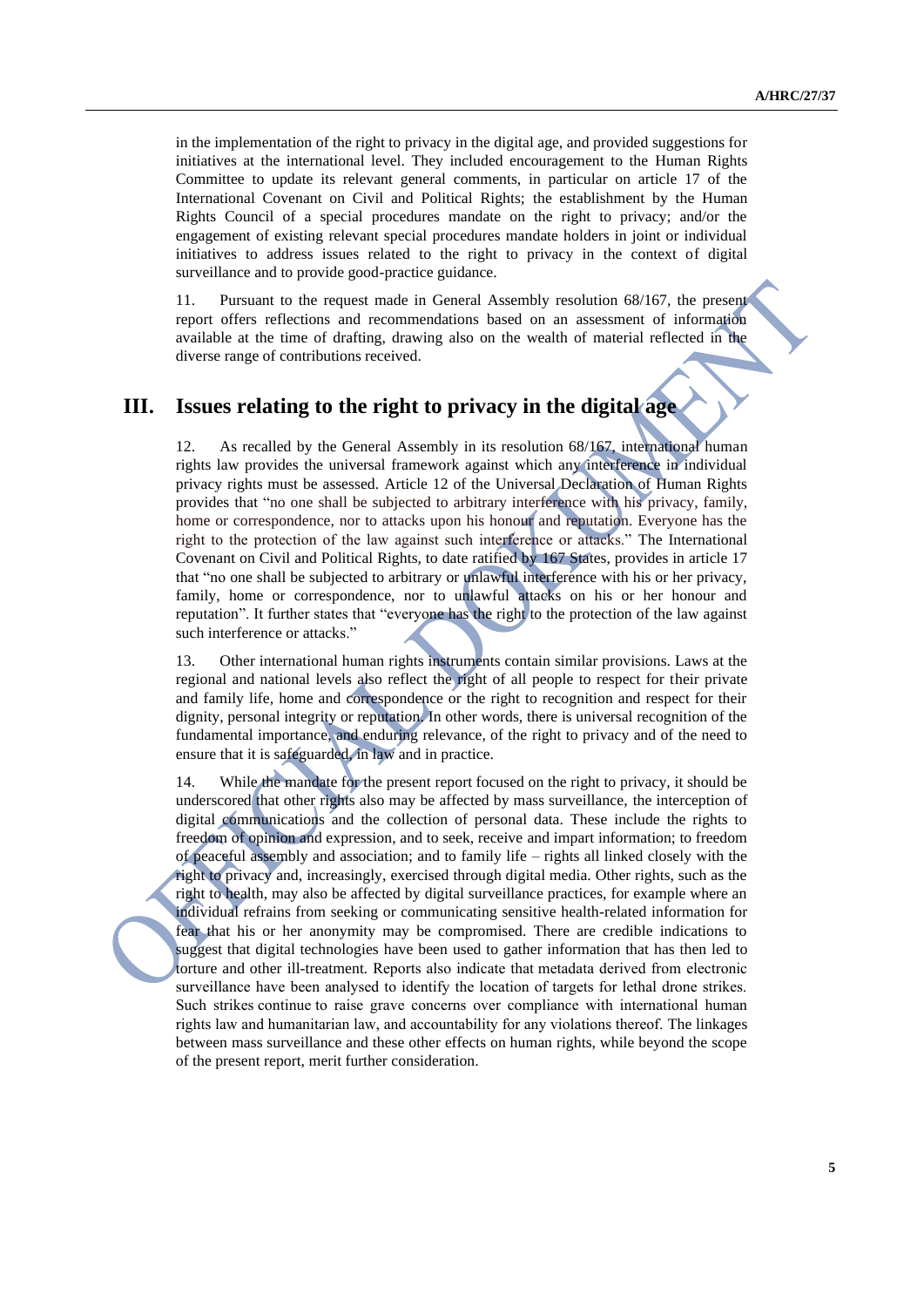### **A. The right to protection against arbitrary or unlawful interference with privacy, family, home or correspondence**

15. Several contributions highlighted that, when conducted in compliance with the law, including international human rights law, surveillance of electronic communications data can be a necessary and effective measure for legitimate law enforcement or intelligence purposes. Revelations about digital mass surveillance have, however, raised questions around the extent to which such measures are consistent with international legal standards and whether stronger surveillance safeguards are needed to protect against violations of human rights. Specifically, surveillance measures must not arbitrarily or unlawfully interfere with an individual's privacy, family, home or correspondence; Governments must take specific measures to ensure protection of the law against such interference.

16. A review of the various contributions received revealed that addressing these questions requires an assessment of what constitutes interference with privacy in the context of digital communications; of the meaning of "arbitrary and unlawful"; and of whose rights are protected under international human rights law, and where. The sections below address issues that were highlighted in various contributions.

#### **1. Interference with privacy**

17. International and regional human rights treaty bodies, courts, commissions and independent experts have all provided relevant guidance with regard to the scope and content of the right to privacy, including the meaning of "interference" with an individual's privacy. In its general comment No. 16, the Human Rights Committee underlined that compliance with article 17 of the International Covenant on Civil and Political Rights required that the integrity and confidentiality of correspondence should be guaranteed de jure and de facto. "Correspondence should be delivered to the addressee without interception and without being opened or otherwise read".<sup>3</sup>

18. It has been suggested by some that the conveyance and exchange of personal information via electronic means is part of a conscious compromise through which individuals voluntarily surrender information about themselves and their relationships in return for digital access to goods, services and information. Serious questions arise, however, about the extent to which consumers are truly aware of what data they are sharing, how and with whom, and to what use they will be put. According to one report, "a reality of big data is that once data is collected, it can be very difficult to keep anonymous. While there are promising research efforts underway to obscure personally identifiable information within large data sets, far more advanced efforts are presently in use to reidentify seemingly 'anonymous' data. Collective investment in the capability to fuse data is many times greater than investment in technologies that will enhance privacy." Furthermore, the authors of the report noted that "focusing on controlling the collection and retention of personal data, while important, may no longer be sufficient to protect personal privacy", in part because "big data enables new, non-obvious, unexpectedly powerful uses of data".<sup>4</sup>

19. In a similar vein, it has been suggested that the interception or collection of data about a communication, as opposed to the content of the communication, does not on its

<sup>3</sup> *Official Records of the General Assembly*, *Forty-third Session*, *Supplement No. 40* (A/43/40), annex VI, para. 8.

<sup>4</sup> Executive Office of the President of the United States, "Big Data: Seizing Opportunities, Preserving Values", May 2014 (available from

www.whitehouse.gov/sites/default/files/docs/big\_data\_privacy\_report\_may\_1\_2014.pdf), p. 54.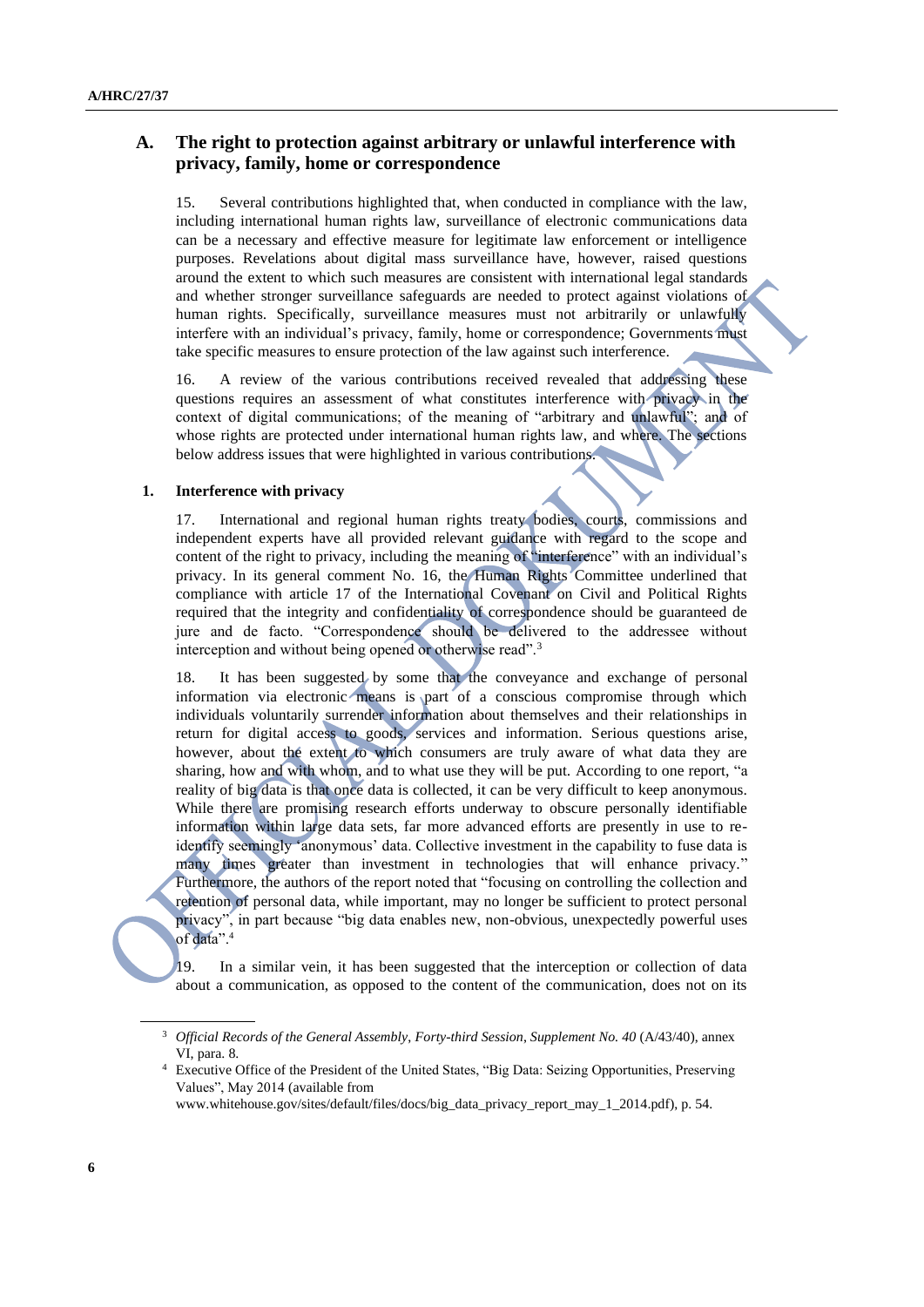own constitute an interference with privacy. From the perspective of the right to privacy, this distinction is not persuasive. The aggregation of information commonly referred to as "metadata" may give an insight into an individual's behaviour, social relationships, private preferences and identity that go beyond even that conveyed by accessing the content of a private communication. As the European Union Court of Justice recently observed, communications metadata "taken as a whole may allow very precise conclusions to be drawn concerning the private lives of the persons whose data has been retained."<sup>5</sup> Recognition of this evolution has prompted initiatives to reform existing policies and practices to ensure stronger protection of privacy.

20. It follows that any capture of communications data is potentially an interference with privacy and, further, that the collection and retention of communications data amounts to an interference with privacy whether or not those data are subsequently consulted or used. Even the mere possibility of communications information being captured creates an interference with privacy,<sup>6</sup> with a potential chilling effect on rights, including those to free expression and association. The very existence of a mass surveillance programme thus creates an interference with privacy. The onus would be on the State to demonstrate that such interference is neither arbitrary nor unlawful.

#### **2. What is "arbitrary" or "unlawful"?**

21. Interference with an individual's right to privacy is only permissible under international human rights law if it is neither arbitrary nor unlawful. In its general comment No. 16, the Human Rights Committee explained that the term "unlawful" implied that no interference could take place "except in cases envisaged by the law. Interference authorized by States can only take place on the basis of law, which itself must comply with the provisions, aims and objectives of the Covenant".<sup>7</sup> In other words, interference that is permissible under national law may nonetheless be "unlawful" if that national law is in conflict with the provisions of the International Covenant on Civil and Political Rights. The expression "arbitrary interference" can also extend to interference provided for under the law. The introduction of this concept, the Committee explained, "is intended to guarantee that even interference provided for by law should be in accordance with the provisions, aims and objectives of the Covenant and should be, in any event, reasonable in the particular circumstances"*.* <sup>8</sup> The Committee interpreted the concept of reasonableness to indicate that "any interference with privacy must be proportional to the end sought and be necessary in the circumstances of any given case".<sup>9</sup>

22. Unlike certain other provisions of the Covenant, article 17 does not include an explicit limitations clause. Guidance on the meaning of the qualifying words "arbitrary or unlawful" nonetheless can be drawn from the Siracusa Principles on the Limitation and Derogation Provisions in the International Covenant on Civil and Political Rights;<sup>10</sup> the practice of the Human Rights Committee as reflected in its general comments, including

<sup>5</sup> Court of Justice of the European Union, Judgment in Joined Cases C-293/12 and C-594/12, Digital Rights Ireland and Seitlinger and Others, Judgment of 8 April 2014, paras. 26-27, and 37. See also Executive Office of the President, "Big Data and Privacy: A Technological Perspective" (available from www.whitehouse.gov/sites/default/files/microsites/ostp/PCAST/pcast\_big\_data\_and\_privacy\_- \_may\_2014.pdf), p. 19.

<sup>6</sup> See European Court of Human Rights, *Weber and Saravia v. Germany*, para. 78; *Malone v. UK*, para. 64.

<sup>7</sup> *Official Records of the General Assembly* (see footnote 3), para. 3.

<sup>8</sup> Ibid., para. 4.

<sup>9</sup> Communication No. 488/1992, *Toonan v. Australia*, para. 8.3; see also communications Nos. 903/1999, para 7.3, and 1482/2006, paras. 10.1 and 10.2.

<sup>10</sup> See E/CN.4/1985/4, annex.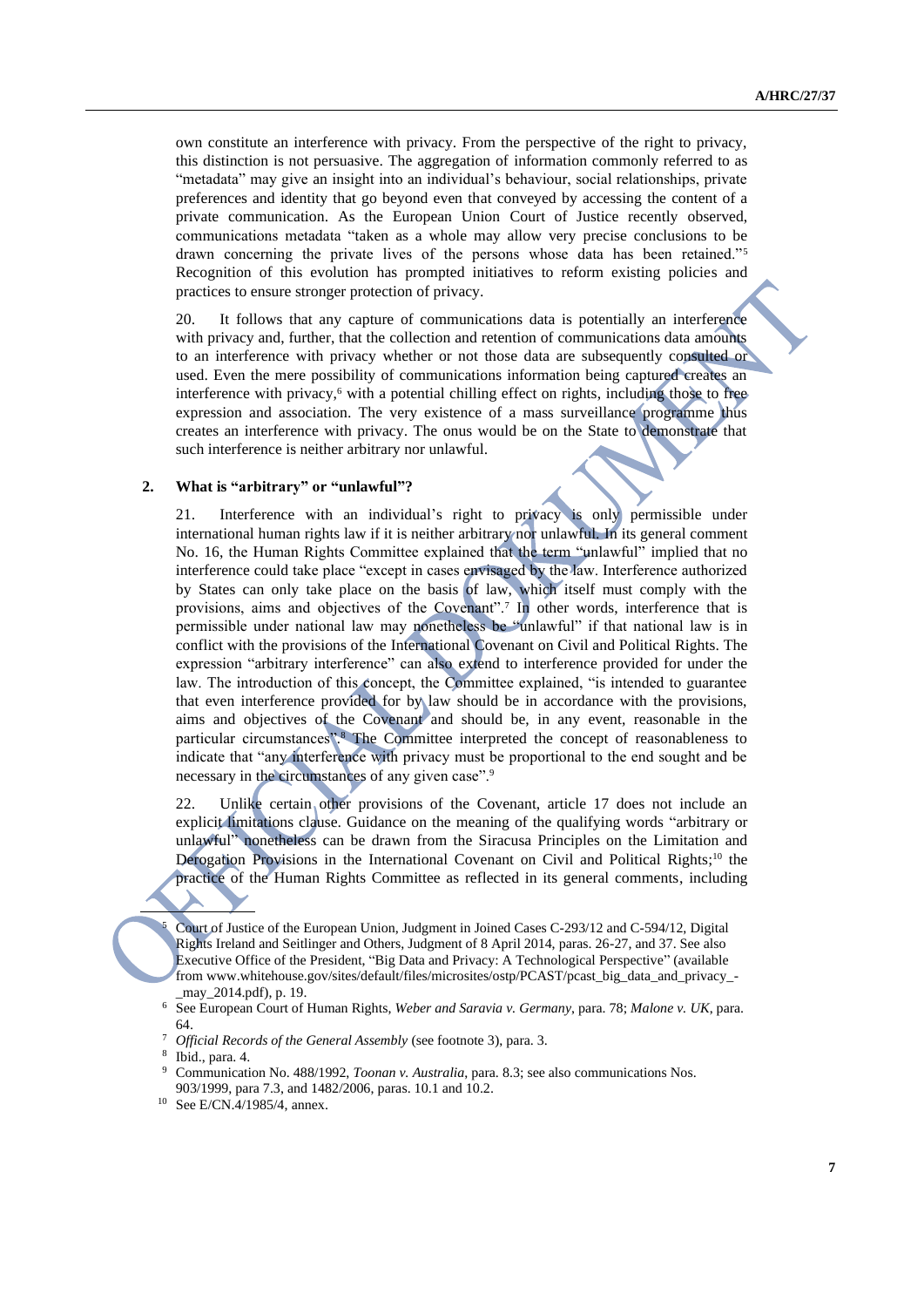Nos. 16, 27, 29, 34, and 31, findings on individual communications<sup>11</sup> and concluding observations;<sup>12</sup> regional and national case law;<sup>13</sup> and the views of independent experts.<sup>14</sup> In its general comment No. 31 on the nature of the general legal obligation on States parties to the Covenant, for example, the Human Rights Committee provides that States parties must refrain from violation of the rights recognized by the Covenant, and that "any restrictions on any of [those] rights must be permissible under the relevant provisions of the Covenant. Where such restrictions are made, States must demonstrate their necessity and only take such measures as are proportionate to the pursuance of legitimate aims in order to ensure continuous and effective protection of Covenant rights."<sup>15</sup> The Committee further underscored that "in no case may the restrictions be applied or invoked in a manner that would impair the essence of a Covenant right."

23. These authoritative sources point to the overarching principles of legality, necessity and proportionality, the importance of which also was highlighted in many of the contributions received. To begin with, any limitation to privacy rights reflected in article 17 must be provided for by law, and the law must be sufficiently accessible, clear and precise so that an individual may look to the law and ascertain who is authorized to conduct data surveillance and under what circumstances. The limitation must be necessary for reaching a legitimate aim, as well as in proportion to the aim and the least intrusive option available.<sup>16</sup> Moreover, the limitation placed on the right (an interference with privacy, for example, for the purposes of protecting national security or the right to life of others) must be shown to have some chance of achieving that goal. The onus is on the authorities seeking to limit the right to show that the limitation is connected to a legitimate aim. Furthermore, any limitation to the right to privacy must not render the essence of the right meaningless and must be consistent with other human rights, including the prohibition of discrimination. Where the limitation does not meet these criteria, the limitation would be unlawful and/or the interference with the right to privacy would be arbitrary.

24. Governments frequently justify digital communications surveillance programmes on the grounds of national security, including the risks posed by terrorism. Several contributions suggested that since digital communications technologies can be, and have been, used by individuals for criminal objectives (including recruitment for and the financing and commission of terrorist acts), the lawful, targeted surveillance of digital communication may constitute a necessary and effective measure for intelligence and/or law enforcement entities when conducted in compliance with international and domestic law. Surveillance on the grounds of national security or for the prevention of terrorism or other crime may be a "legitimate aim" for purposes of an assessment from the viewpoint of article 17 of the Covenant. The degree of interference must, however, be assessed against the necessity of the measure to achieve that aim and the actual benefit it yields towards such a purpose.

25. In assessing the necessity of a measure, the Human Rights Committee, in its general comment No. 27, on article 12 of the International Covenant on Civil and Political Rights, stressed that that "the restrictions must not impair the essence of the right [...]; the relation

<sup>13</sup> For example, European Court of Human Rights, *Uzun v. Germany*, 2 September 2010, and *Weber and Soravia v. Germany*, para. 4; and Inter-American Court of Human Rights, *Escher v. Brazil*, Judgment, 20 November 2009.

<sup>11</sup> For example, communication No. 903/1999, 2004, *Van Hulst v. The Netherlands*.

<sup>12</sup> CCPR /C/USA/CO/4.

<sup>&</sup>lt;sup>14</sup> See A/HRC/13/37 and A/HRC/23/40. See also International Principles on the Application of Human Rights to Communications Surveillance, available from https://en.necessaryandproportionate.org/text.

<sup>15</sup> CCPR/C/21/Rev.1/Add. 13, para. 6.

<sup>16</sup> CCPR/C/21/Rev.1/Add.9, paras. 11 – 16. See also A/HRC/14/46, annex, practice 20.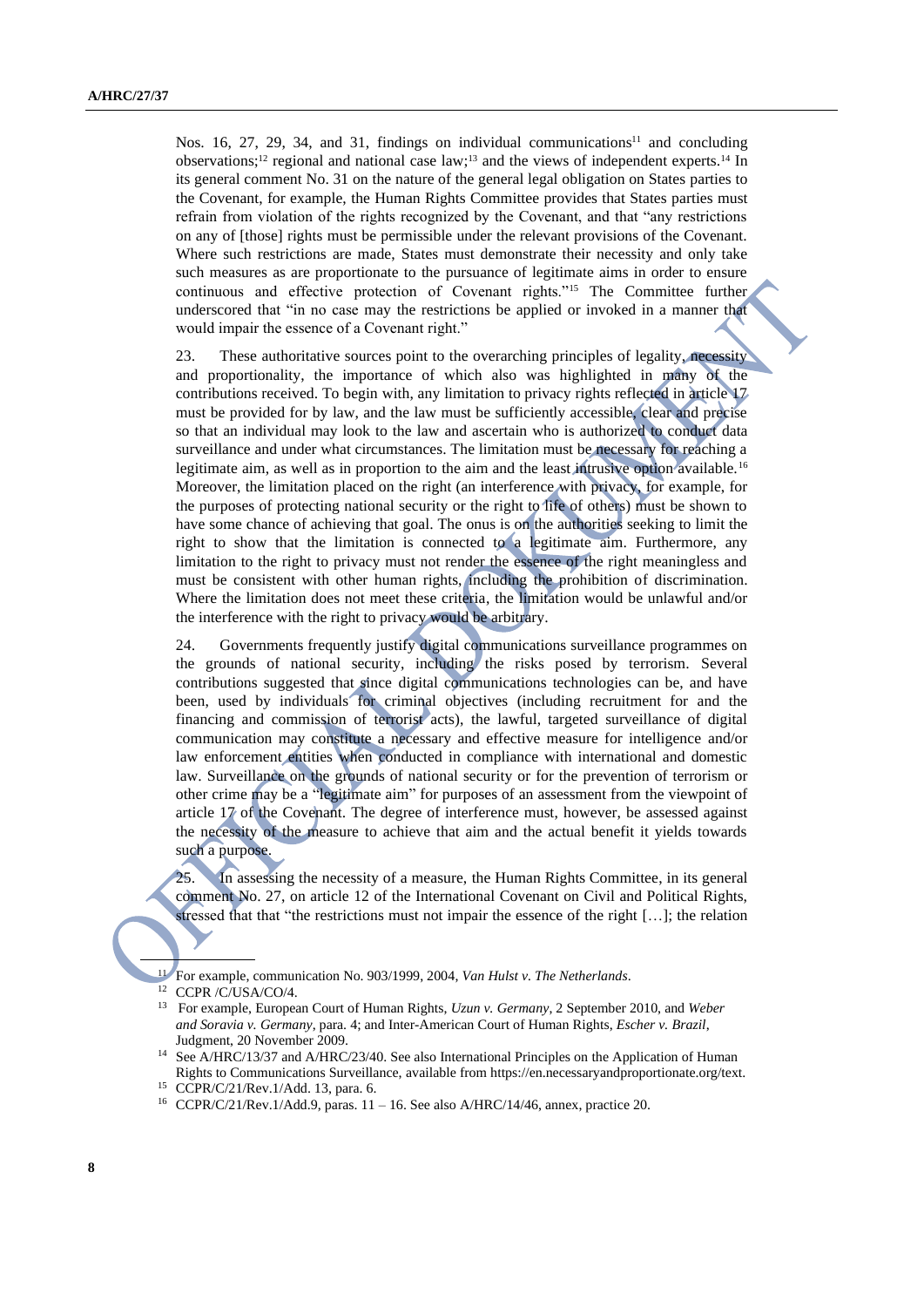between right and restriction, between norm and exception, must not be reversed."<sup>17</sup> The Committee further explained that "it is not sufficient that the restrictions serve the permissible purposes; they must also be necessary to protect them." Moreover, such measures must be proportionate: "the least intrusive instrument amongst those which might achieve the desired result".<sup>18</sup> Where there is a legitimate aim and appropriate safeguards are in place, a State might be allowed to engage in quite intrusive surveillance; however, the onus is on the Government to demonstrate that interference is both necessary and proportionate to the specific risk being addressed. Mass or "bulk" surveillance programmes may thus be deemed to be arbitrary, even if they serve a legitimate aim and have been adopted on the basis of an accessible legal regime. In other words, it will not be enough that the measures are targeted to find certain needles in a haystack; the proper measure is the impact of the measures on the haystack, relative to the harm threatened; namely, whether the measure is necessary and proportionate.

26. Concerns about whether access to and use of data are tailored to specific legitimate aims also raise questions about the increasing reliance of Governments on private sector actors to retain data "just in case" it is needed for government purposes. Mandatory thirdparty data retention – a recurring feature of surveillance regimes in many States, where Governments require telephone companies and Internet service providers to store metadata about their customers' communications and location for subsequent law enforcement and intelligence agency access – appears neither necessary nor proportionate.<sup>19</sup>

27. One factor that must be considered in determining proportionality is what is done with bulk data and who may have access to them once collected. Many national frameworks lack "use limitations", instead allowing the collection of data for one legitimate aim, but subsequent use for others. The absence of effective use limitations has been exacerbated since 11 September 2001, with the line between criminal justice and protection of national security blurring significantly. The resulting sharing of data between law enforcement agencies, intelligence bodies and other State organs risks violating article 17 of the Covenant, because surveillance measures that may be necessary and proportionate for one legitimate aim may not be so for the purposes of another. A review of national practice in government access to third-party data found "when combined with the greater ease with which national security and law enforcement gain access to private-sector data in the first place, the expanding freedom to share that information among agencies and use it for purposes beyond those for which it was collected represents a substantial weakening of traditional data protections."<sup>20</sup> In several States, data-sharing regimes have been struck down by judicial review on such a basis. Others have suggested that such use limitations are a good practice to ensure the effective discharge of a State's obligations under article 17 of the Covenant, <sup>21</sup> with meaningful sanctions for their violation.

<sup>17</sup> CCPR/C/21/Rev.1/Add.9, paras. 11 – 16. See also European Court of Human Rights, *Handyside v. the United Kingdom*, para. 48; and *Klass v. Germany*, para. 42.

<sup>18</sup> CCPR/C/21/Rev.1/Add.9, paras.  $11 - 16$ .<br><sup>19</sup> See opinion of the Advocate-General Cru <sup>19</sup> See opinion of the Advocate-General Cruz Villalón of the Court of Justice of the European Union in joint cases C-293/12 and C-594/12, which suggests that the Directive 2006/24/EU (on the retention of data generated or processed in connection with the provision of electronic communications services) is "as a whole" in violation of the Charter of Fundamental Rights of the European Union because it fails to impose strict limits on such data retention. See also CCPR/C/USA/CO/4, para. 22.

<sup>20</sup> Fred H. Cate, James X. Dempsey and Ira S. Rubinstein, "Systematic government access to privatesector data", *International Data Privacy Law*, vol. 2, No. 4, 2012, p. 198.

<sup>21</sup> See A/HRC/14/46, annex, practice 23.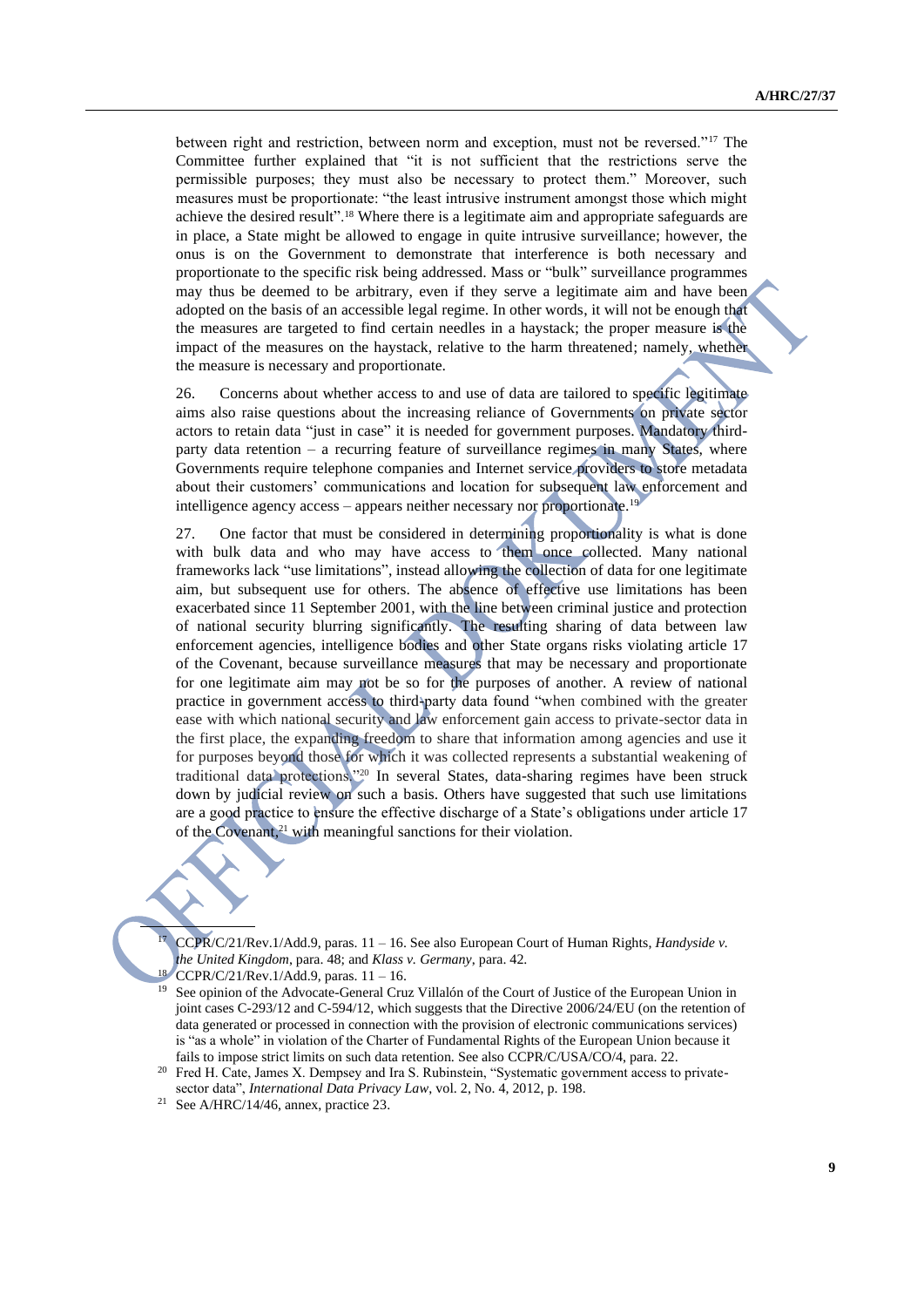### **B. Protection of the law**

28. Paragraph 2 of article 17 of the International Covenant on Civil and Political Rights explicitly states that everyone has the right to the protection of the law against unlawful or arbitrary interference with their privacy. This implies that any communications surveillance programme must be conducted on the basis of a publicly accessible law, which in turn must comply with the State's own constitutional regime and international human rights law.<sup>22</sup> "Accessibility" requires not only that the law is published, but that it is sufficiently precise to enable the affected person to regulate his or her conduct, with foresight of the consequences that a given action may entail. The State must ensure that any interference with the right to privacy, family, home or correspondence is authorized by laws that (a) are publicly accessible; (b) contain provisions that ensure that collection of, access to and use of communications data are tailored to specific legitimate aims; (c) are sufficiently precise, specifying in detail the precise circumstances in which any such interference may be permitted, the procedures for authorizing, the categories of persons who may be placed under surveillance, the limits on the duration of surveillance, and procedures for the use and storage of the data collected; and (d) provide for effective safeguards against abuse.<sup>23</sup>

29. Consequently, secret rules and secret interpretations – even secret judicial interpretations – of law do not have the necessary qualities of "law".<sup>24</sup> Neither do laws or rules that give the executive authorities, such as security and intelligence services, excessive discretion; the scope and manner of exercise of authoritative discretion granted must be indicated (in the law itself, or in binding, published guidelines) with reasonable clarity. A law that is accessible, but that does not have foreseeable effects, will not be adequate. The secret nature of specific surveillance powers brings with it a greater risk of arbitrary exercise of discretion which, in turn, demands greater precision in the rule governing the exercise of discretion, and additional oversight. Several States also require that the legal framework be established through primary legislation debated in parliament rather than simply subsidiary regulations enacted by the executive – a requirement that helps to ensure that the legal framework is not only accessible to the public concerned after its adoption, but also during its development, in accordance with article 25 of the International Covenant on Civil and Political Rights. 25

30. The requirement of accessibility is also relevant when assessing the emerging practice of States to outsource surveillance tasks to others. There is credible information to suggest that some Governments systematically have routed data collection and analytical tasks through jurisdictions with weaker safeguards for privacy. Reportedly, some Governments have operated a transnational network of intelligence agencies through interlocking legal loopholes, involving the coordination of surveillance practice to outflank the protections provided by domestic legal regimes. Such practice arguably fails the test of lawfulness because, as some contributions for the present report pointed out, it makes the operation of the surveillance regime unforeseeable for those affected by it. It may undermine the essence of the right protected by article 17 of the International Covenant on Civil and Political Rights, and would therefore be prohibited by article 5 thereof. States have also failed to take effective measures to protect individuals within their jurisdiction

<sup>22</sup> See ibid., annex.

<sup>23</sup> CCPR /C/USA/CO/4, para. 22. See also European Court of Human Rights, *Malone v. the United Kingdom*, No. 8691/79, 2 August 1984, paras. 67 and 68; and *Weber and Saravia v. Germany*, application no. [54934/00,](http://hudoc.echr.coe.int/sites/eng/pages/search.aspx#%7B%22appno%22:%5B%2254934/00%22%5D%7D) 29 June 2006, in which the Court lists minimum safeguards that should be set out in statute law.

<sup>24</sup> See CCPR /C/USA/CO/4, para. 22.

 $^{25}$  See also A/HRC/14/46.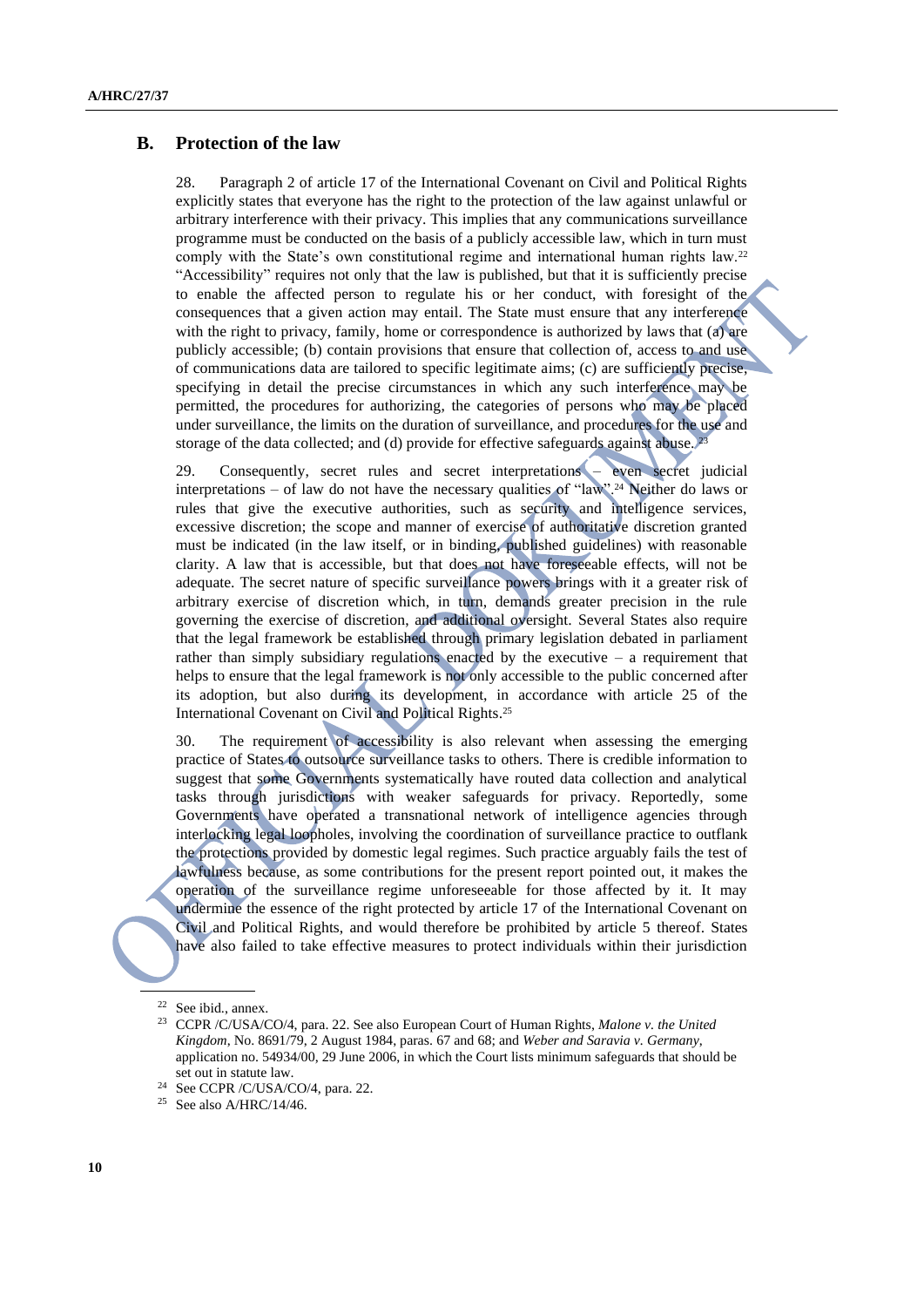against illegal surveillance practices by other States or business entities, in breach of their own human rights obligations.

#### **C. Who is protected, and where?**

31. The extraterritorial application of the International Covenant on Civil and Political Rights to digital surveillance was addressed in several of the contributions received. Whereas it is clear that certain aspects of the recently revealed surveillance programmes, for instance, will trigger the territorial obligations of States conducting surveillance, additional concerns have been expressed in relation to extraterritorial surveillance and the interception of communications.

32. Article 2 of the International Covenant on Civil and Political Rights requires each State party to respect and ensure to all persons within its territory and subject to its jurisdiction the rights recognized in the Covenant without distinction of any kind, such as race, colour, sex, language, religion, political or other opinion, national or social origin, property, birth or other status. The Human Rights Committee, in its general comment No. 31, affirmed that States parties are required by article 2, paragraph 1, to respect and to ensure the Covenant rights to all persons who may be within their territory and to all persons subject to their jurisdiction. This means that a State party must respect and ensure the rights laid down in the Covenant to anyone within the power or effective control of that State Party, even if not situated within the territory of the State Party."<sup>26</sup> This extends to persons within their "authority". 27

33. The Human Rights Committee has been guided by the principle, as expressed even in its earliest jurisprudence, that a State may not avoid its international human rights obligations by taking action outside its territory that it would be prohibited from taking "at home".<sup>28</sup> This position is consonant with the views of the International Court of Justice, which has affirmed that the International Covenant on Civil and Political Rights is applicable in respect of acts done by a State "in the exercise of its jurisdiction outside its own territory", <sup>29</sup> as well as articles 31 and 32 of the Vienna Convention on the Law of Treaties. The notions of "power" and "effective control" are indicators of whether a State is exercising "jurisdiction" or governmental powers, the abuse of which human rights protections are intended to constrain. A State cannot avoid its human rights responsibilities simply by refraining from bringing those powers within the bounds of law. To conclude otherwise would not only undermine the universality and essence of the rights protected by international human rights law, but may also create structural incentives for States to outsource surveillance to each other.

34. It follows that digital surveillance therefore may engage a State's human rights obligations if that surveillance involves the State's exercise of power or effective control in

<sup>26</sup> CCPR/C/21/Rev.1/Add.13, para. 10.

<sup>27</sup> See *Official Records of the General Assembly*, *Thirty-sixth Session*, *Supplement No. 40* (A/36/40), annex XIX, para. 12.2; see also annex XX. See also CCPR/CO/78/ISR, para. 11; CCPR/CO/72/NET, para. 8; CCPR/CO/81/BEL, para. 6; and Inter-American Commission of Human Rights, *Coard et al. v. the United States*, case No. 10.951, Report No. 109/99, 29 September 1999, paras. 37, 39, 41 and 43.

<sup>28</sup> See *Official Records of the General Assembly*, *Thirty-sixth Session* (see footnote 27), annex XIX, paras. 12.2-12.3, and annex XX, para. 10.3.

<sup>29</sup> Advisory opinion of the International Court of Justice on the *Legal Consequences of the Construction of a Wall in the Occupied Palestinian Territory*, of 9 July 2004 (A/ES-10/273 and Corr.1), paras. 107- 111. See also International Court of Justice, case concerning *Armed Activities on the Territory of the Congo* (*Democratic Republic of the Congo v. Uganda*), judgment, 2005, p. 168.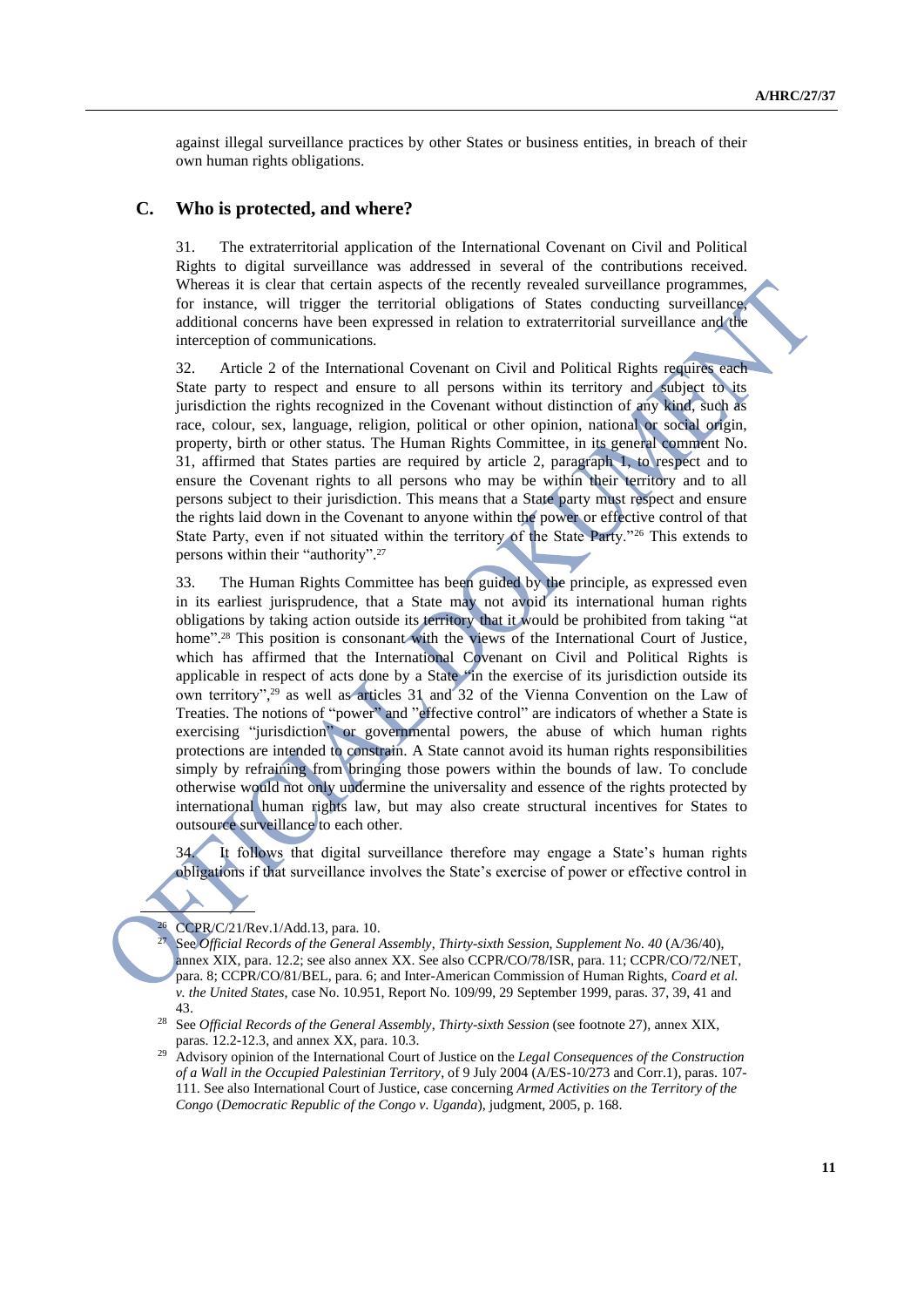relation to digital communications infrastructure, wherever found, for example, through direct tapping or penetration of that infrastructure. Equally, where the State exercises regulatory jurisdiction over a third party that physically controls the data, that State also would have obligations under the Covenant. If a country seeks to assert jurisdiction over the data of private companies as a result of the incorporation of those companies in that country, then human rights protections must be extended to those whose privacy is being interfered with, whether in the country of incorporation or beyond. This holds whether or not such an exercise of jurisdiction is lawful in the first place, or in fact violates another State's sovereignty.

35. This conclusion is equally important in the light of ongoing discussions on whether "foreigners" and "citizens" should have equal access to privacy protections within national security surveillance oversight regimes. Several legal regimes distinguish between the obligations owed to nationals or those within a State's territories, and non-nationals and those outside,<sup>30</sup> or otherwise provide foreign or external communications with lower levels of protection. If there is uncertainty around whether data are foreign or domestic, intelligence agencies will often treat the data as foreign (since digital communications regularly pass "off-shore" at some point) and thus allow them to be collected and retained. The result is significantly weaker – or even non-existent – privacy protection for foreigners and non-citizens, as compared with those of citizens.

36. International human rights law is explicit with regard to the principle of nondiscrimination. Article 26 of the International Covenant on Civil and Political Rights provides that "all persons are equal before the law and are entitled without any discrimination to the equal protection of the law" and, further, that "in this respect, the law shall prohibit any discrimination and guarantee to all persons equal and effective protection against discrimination on any ground such as race, colour, sex, language, religion, political or other opinion, national or social origin, property, birth or other status." These provisions are to be read together with articles 17, which provides that "no one shall be subjected to arbitrary interference with his privacy" and that "everyone has the right to the protection of the law against such interference or attacks", as well as with article 2, paragraph 1. In this regard, the Human Rights Committee has underscored the importance of "measures to ensure that any interference with the right to privacy complies with the principles of legality, proportionality and necessity regardless of the nationality or location of individuals whose communications are under direct surveillance."<sup>31</sup>

### **D. Procedural safeguards and effective oversight**

37. Article 17, paragraph 2 of the International Covenant on Civil and Political Rights states that everyone has the right to the protection of the law against unlawful or arbitrary interference or attacks. The "protection of the law" must be given life through effective procedural safeguards, including effective, adequately resourced institutional arrangements. It is clear, however, that a lack of effective oversight has contributed to a lack of accountability for arbitrary or unlawful intrusions on the right to privacy in the digital environment. Internal safeguards without independent, external monitoring in particular have proven ineffective against unlawful or arbitrary surveillance methods. While these safeguards may take a variety of forms, the involvement of all branches of government in

<sup>&</sup>lt;sup>30</sup> See for example, in the United States, the Foreign Intelligence Surveillance Act S1881(a); in the United Kingdom, the Regulation of Investigatory Powers Act 2000, s8(4); in New Zealand, the Government Security Bureau Act 2003, s. 15A; in Australia, the Intelligence Services Act S. 9; and in Canada, the National Defence Act, S. 273.64 (1).

<sup>31</sup> CCPR /C/USA/CO/4, para. 22.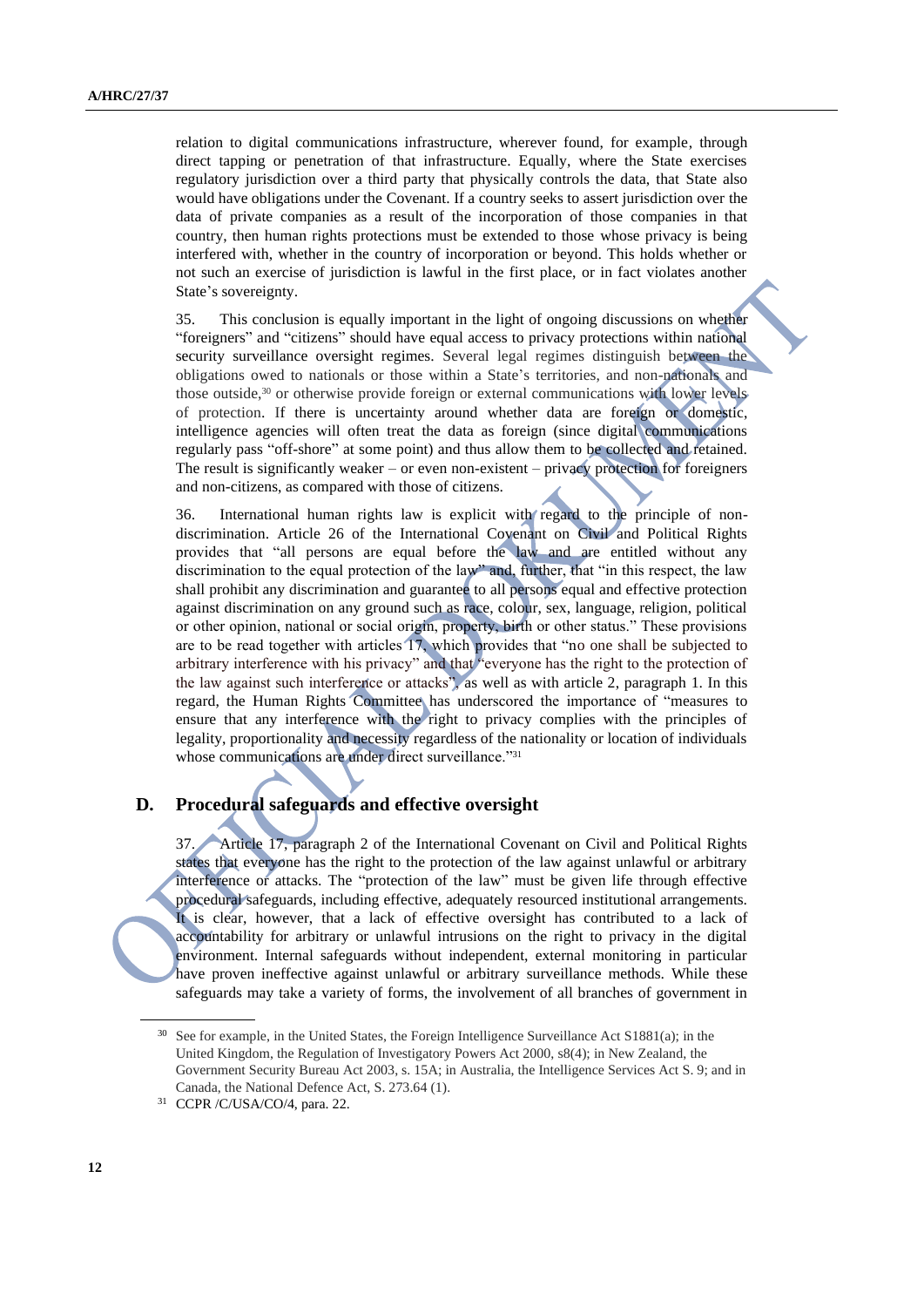the oversight of surveillance programmes, as well as of an independent civilian oversight agency, is essential to ensure the effective protection of the law.

38. Judicial involvement that meets international standards relating to independence, impartiality and transparency can help to make it more likely that the overall statutory regime will meet the minimum standards that international human rights law requires. At the same time, judicial involvement in oversight should not be viewed as a panacea; in several countries, judicial warranting or review of the digital surveillance activities of intelligence and/or law enforcement agencies have amounted effectively to an exercise in rubber-stamping. Attention is therefore turning increasingly towards mixed models of administrative, judicial and parliamentary oversight, a point highlighted in several contributions for the present report. There is particular interest in the creation of "public interest advocacy" positions within surveillance authorization processes. Given the growing role of third parties, such as Internet service providers, consideration may also need to be given to allowing such parties to participate in the authorization of surveillance measures affecting their interests or allowing them to challenge existing measures. The utility of independent advice, monitoring and/or review to help to ensure strict scrutiny of measures imposed under a statutory surveillance regime has been highlighted positively in relevant jurisprudence. Parliamentary committees also can play an important role; however, they may also lack the independence, resources or willingness to discover abuse, and may be subject to regulatory capture. Jurisprudence at the regional level has emphasized the utility of an entirely independent oversight body, particularly to monitor the execution of approved surveillance measures.<sup>32</sup> In 2009, the Special Rapporteur on the promotion and protection of human rights and fundamental freedoms while countering terrorism suggested, therefore, that "there must be no secret surveillance system that is not under review of an independent oversight body and all interferences must be authorized through an independent body."<sup>33</sup>

### **E. Right to an effective remedy**

39. The International Covenant on Civil and Political Rights requires States parties to ensure that victims of violations of the Covenant have an effective remedy. Article 2, paragraph 3 (b) further specifies that States parties to the Covenant undertake "to ensure that any person claiming such a remedy shall have his right thereto determined by competent judicial, administrative or legislative authorities, or by any other competent authority provided for by the legal system of the State, and to develop the possibilities of judicial remedy". States must also ensure that the competent authorities enforce such remedies when granted. As the Human Rights Committee emphasized in its general comment No. 31, failure by a State party to investigate allegations of violations could in and of itself give rise to a separate breach of the Covenant.<sup>34</sup> Moreover, cessation of an ongoing violation is an essential element of the right to an effective remedy.

40. Effective remedies for violations of privacy through digital surveillance can thus come in a variety of judicial, legislative or administrative forms. Effective remedies typically share certain characteristics. First, those remedies must be known and accessible to anyone with an arguable claim that their rights have been violated. Notice (that either a general surveillance regime or specific surveillance measures are in place) and standing (to

<sup>32</sup> See for example European Court of Human Rights, *Ekimdzhiev v. Bulgaria*, application No. 62540/00, 28 June 2007.

<sup>33</sup> A/HRC/13/37, para. 62.

<sup>34</sup> CCPR/C/21/Rev.1/Add. 13, para. 15.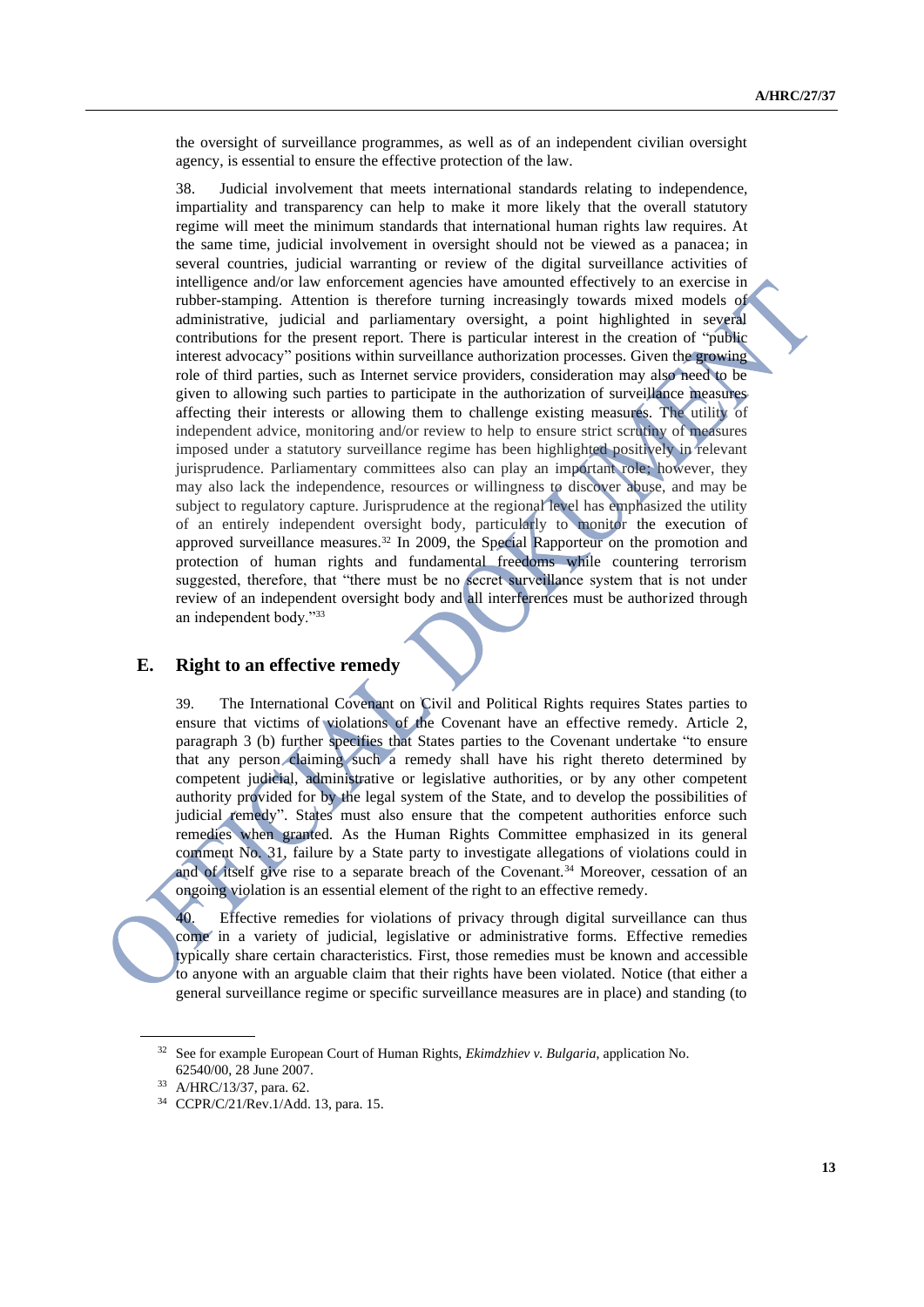challenge such measures) thus become critical issues in determining access to effective remedy. States take different approaches to notification: while some require post facto notification of surveillance targets, once investigations have concluded, many regimes do not provide for notification. Some may also formally require such notification in criminal cases; however, in practice, this stricture appears to be regularly ignored. There are also variable approaches at the national level to the issue of an individual's standing to bring a judicial challenge. The European Court of Human Rights ruled that, while the existence of a surveillance regime might interfere with privacy, a claim that this created a rights violation was justiciable only where there was a "reasonable likelihood" that a person had actually been subjected to unlawful surveillance.<sup>35</sup>

41. Second, effective remedies will involve prompt, thorough and impartial investigation of alleged violations. This may be provided through the provision of an "independent oversight body […] governed by sufficient due process guarantees and judicial oversight, within the limitations permissible in a democratic society."36 Third, for remedies to be effective, they must be capable of ending ongoing violations, for example, through ordering deletion of data or other reparation.<sup>37</sup> Such remedial bodies must have "full and unhindered access to all relevant information, the necessary resources and expertise to conduct investigations, and the capacity to issue binding orders<sup>8</sup>.<sup>38</sup> Fourth, where human rights violations rise to the level of gross violations, non-judicial remedies will not be adequate, as criminal prosecution will be required.<sup>39</sup>

## **IV. What role for business?**

42. There is strong evidence of a growing reliance by Governments on the private sector to conduct and facilitate digital surveillance. On every continent, Governments have used both formal legal mechanisms and covert methods to gain access to content, as well as to metadata. This process is increasingly formalized: as telecommunications service provision shifts from the public sector to the private sector, there has been a "delegation of law enforcement and quasi-judicial responsibilities to Internet intermediaries under the guise of 'self-regulation' or 'cooperation'". <sup>40</sup> The enactment of statutory requirements for companies to make their networks "wiretap-ready" is a particular concern, not least because it creates an environment that facilitates sweeping surveillance measures.

"Joint declaration on surveillance programs and their impact on freedom of expression", issued by the Special Rapporteur on the promotion and protection of the right to freedom of opinion and expression and the Special Rapporteur for Freedom of Expression of the Inter-American Commission on Human Rights, June 2013 (available from

[www.oas.org/en/iachr/expression/showarticle.asp?artID=927&lID=1\)](http://www.oas.org/en/iachr/expression/showarticle.asp?artID=927&lID=1), para. 9.

- <sup>37</sup> See for example European Court of Human Rights, *Segersted-Wiber and others v. Sweden*, application No. 62332/00, 6 June 2006. See also CCPR/C/21/Rev.1/Add. 13, paras. 15-17.
- $38$  A/HRC/14/46.

36

- <sup>39</sup> Basic Principles and Guidelines on the Right to a Remedy and Reparation for Victims of Gross Violations of International Human Rights Law and Serious Violations of International Humanitarian Law (General Assembly resolution 60/147, annex).
- <sup>40</sup> See European Digital Rights, "The Slide from 'Self-Regulation' to Corporate Censorship", Brussels, January 2011, available a[t www.edri.org/files/EDRI\\_selfreg\\_final\\_20110124.pdf.](file:///C:/Documents%20and%20Settings/Pdfeng/My%20Documents/Documents%20and%20Settings/Pdfeng/My%20Documents/Users/lisa.oldring/AppData/Local/Temp/notes711DCD/www.edri.org/files/EDRI_selfreg_final_20110124.pdf)

<sup>35</sup> See *Esbester v. the United Kingdom*, application No. 18601/91, Commission decision of 2 April 1993; *Redgrave v. the United Kingdom*, application No. 202711/92, Commission decision of 1 September 1993; and *Matthews v. the United Kingdom*, application No. 28576/95, Commission decision of 16 October 1996.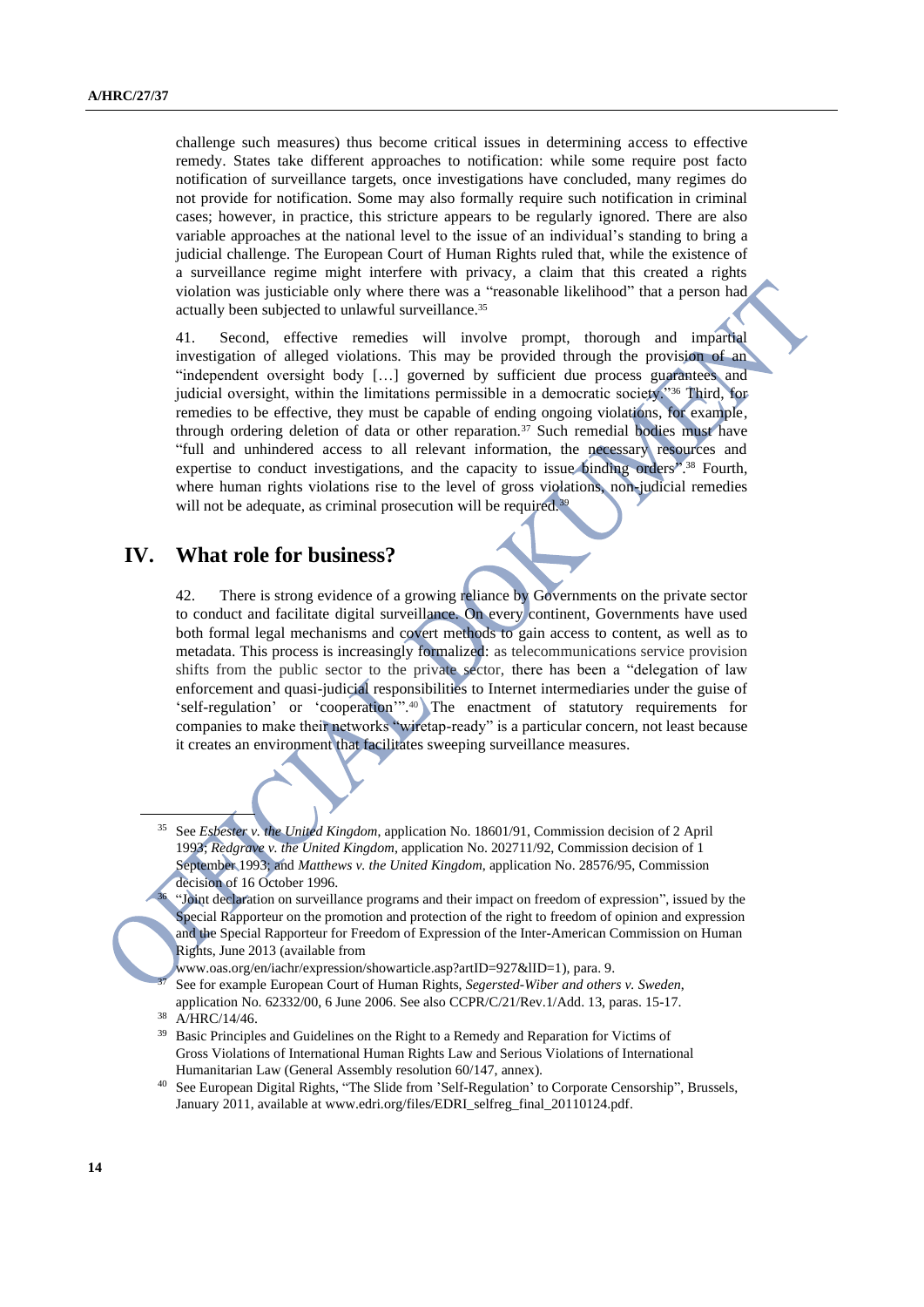43. There may be legitimate reasons for a State to require that an information and communications technology company provide user data; however, when a company supplies data or user information to a State in response to a request that contravenes the right to privacy under international law, a company provides mass surveillance technology or equipment to States without adequate safeguards in place or where the information is otherwise used in violation of human rights, that company risks being complicit in or otherwise involved with human rights abuses. The Guiding Principles on Business and Human Rights, endorsed by the Human Rights Council in 2011, provide a global standard for preventing and addressing adverse effects on human rights linked to business activity. The responsibility to respect human rights applies throughout a company's global operations regardless of where its users are located, and exists independently of whether the State meets its own human rights obligations.

44. Important multi-stakeholder efforts have been made to clarify the application of the Guiding Principles in the communications and information technology sector. Enterprises that provide content or Internet services, or supply the technology and equipment that make digital communications possible, for example, should adopt an explicit policy statement outlining their commitment to respect human rights throughout the company's activities. They should also have in place appropriate due diligence policies to identify, assess, prevent and mitigate any adverse impact. Companies should assess whether and how their terms of service, or their policies for gathering and sharing customer data, may result in an adverse impact on the human rights of their users.

45. Where enterprises are faced with government demands for access to data that do not comply with international human rights standards, they are expected to seek to honour the principles of human rights to the greatest extent possible, and to be able to demonstrate their ongoing efforts to do so. This can mean interpreting government demands as narrowly as possible, seeking clarification from a Government with regard to the scope and legal foundation for the demand, requiring a court order before meeting government requests for data, and communicating transparently with users about risks and compliance with government demands. There are positive examples of industry action in this regard, both by individual enterprises and through multi-stakeholder initiatives.

46. A central part of human rights due diligence as defined by the Guiding Principles is meaningful consultation with affected stakeholders. In the context of information and communications technology companies, this also includes ensuring that users have meaningful transparency about how their data are being gathered, stored, used and potentially shared with others, so that they are able to raise concerns and make informed decisions. The Guiding Principles clarify that, where enterprises identify that they have caused or contributed to an adverse human rights impact, they have a responsibility to ensure remediation by providing remedy directly or cooperating with legitimate remedy processes. To enable remediation at the earliest possible stage, enterprises should establish operational-level grievance mechanisms. Such mechanisms may be particularly important in operating countries where rights are not adequately protected or where access to judicial and non-judicial remedies is lacking. In addition to such elements as compensation and restitution, remedy should include information about which data have been shared with State authorities, and how.

# **V. Conclusions and recommendations**

47. **International human rights law provides a clear and universal framework for the promotion and protection of the right to privacy, including in the context of domestic and extraterritorial surveillance, the interception of digital communications and the collection of personal data. Practices in many States have, however, revealed a**